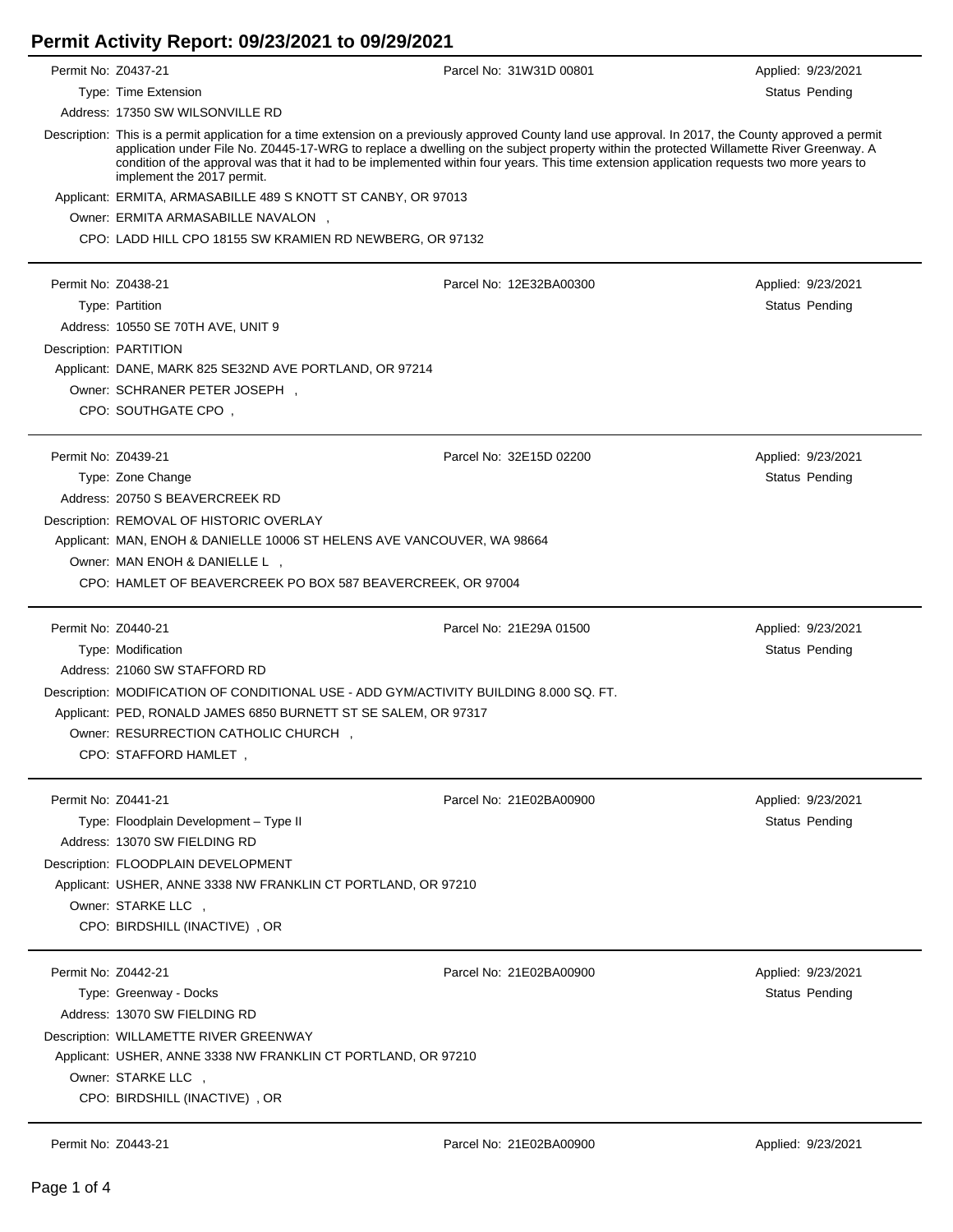| Permit Activity Report: 09/23/2021 to 09/29/2021                                                                                                                                                                                                                                                            |                         |                                             |
|-------------------------------------------------------------------------------------------------------------------------------------------------------------------------------------------------------------------------------------------------------------------------------------------------------------|-------------------------|---------------------------------------------|
| Type: Construction Management Plan<br>Address: 13070 SW FIELDING RD<br>Description: CONSTRUCTION MANAGEMENT PLAN<br>Applicant: USHER, ANNE 3338 NW FRANKLIN CT PORTLAND, OR 97210<br>Owner: STARKE LLC,<br>CPO: BIRDSHILL (INACTIVE), OR                                                                    |                         | Status Pending                              |
| Permit No: Z0444-21<br>Type: Conditional Use<br>Address: 27411 SW CAMPBELL LN<br>Description: CONDITIONAL USE<br>Applicant: ANDY & TRACY PARKS 27411 SW CAMPBELL LN WEST LINN, OR 97068<br>Owner: PARKS TRACY CAMPBELL,<br>CPO: FAR WEST CPO 27480 SW STAFFORD ROAD WILSONVILLE, OR 97070                   | Parcel No: 31E09 01601  | Applied: 9/27/2021<br><b>Status Pending</b> |
| Permit No: Z0445-21<br>Type: Temporary Permit/Care<br>Address: 19650 S RIDGE RD<br>Description: TEMPORARY DWELLING FOR CARE<br>Applicant: STURGILL, MARK 19650 S RIDGE RD OREGON CITY, OR 97045<br>Owner: STURGILL MATTHEW E ,<br>CPO: REDLAND-VIOLA-FISCHER'S CPO 19019 S HENRICI RD OREGON CITY, OR 97045 | Parcel No: 33E10C 01901 | Applied: 9/27/2021<br>Status Incomplete     |
| Permit No: Z0446-21<br>Type: Mobile Vending Cart 2<br>Address: 17180 SE MCLOUGHLIN BLVD<br>Description: MOBILE VENDING UNIT, LEVEL TWO<br>Applicant: ARCHER, GEORGE 16600 SE MCLOUGHLIN BLVD MILWAUKIE, OR 97267<br>Owner: MACBALE DEAN R ,<br>CPO: OAK GROVE COM COUNCIL CONTACT@OAKGROVECPO.ORG,          | Parcel No: 22E18BB00400 | Applied: 9/28/2021<br>Status Pending        |
| Permit No: Z0447-21<br>Type: Replat<br>Address: 35558 S HWY 213<br>Description: REPLAT<br>Applicant: BODUNOV, VASILY & EKATERINA PO BOX 892 MT ANGEL, OR 97362<br>Owner: BODUNOV VASILY F & EKATERINA F,<br>CPO:,                                                                                           | Parcel No: 51E35 00197  | Applied: 9/28/2021<br>Status Pending        |
| Permit No: Z0448-21<br>Type: Home Occupation<br>Address: 3700 SW TRAIL RD<br>Description: HOME OCCUPATION RENEWAL<br>Applicant: JACOBSEN, NICHOLAS 3700 SW TRAIL RD TUALATIN, OR 97062<br>Owner: JACOBSEN NICHOLAS & JULIE W ,<br>CPO: STAFFORD HAMLET,                                                     | Parcel No: 21E29 00720  | Applied: 9/28/2021<br><b>Status Pending</b> |
| Permit No: Z0449-21<br>Type: Nonconforming Use - Alteration/Verification<br>Address: 37150 SE YODER DR<br>Description: NONCONFORMING USE                                                                                                                                                                    | Parcel No: 34E26 01800  | Applied: 9/29/2021<br>Status Pending        |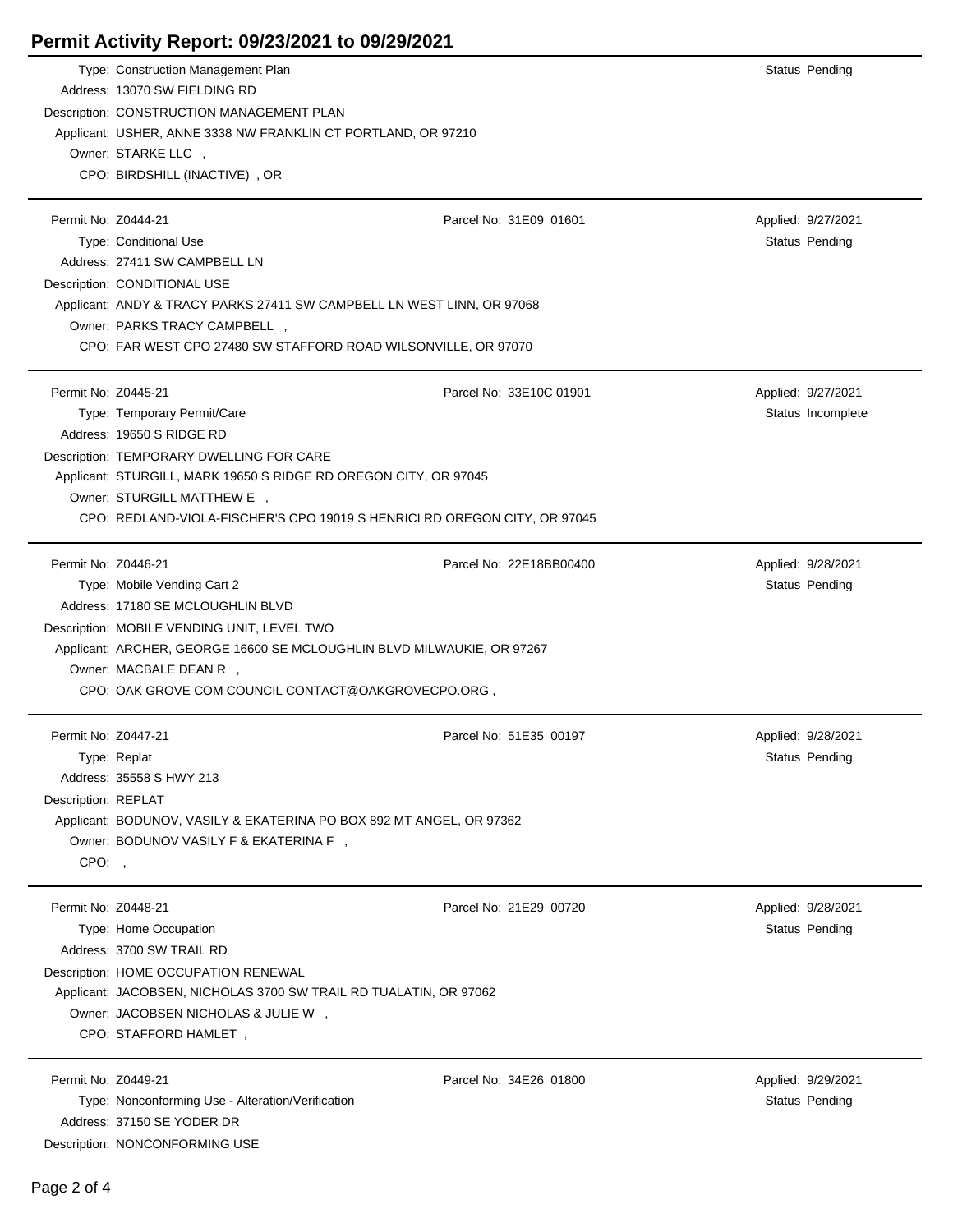## **Permit Activity Report: 09/23/2021 to 09/29/2021**

|                     | Applicant: YONDER, LOWEL PO BOX 2699 ESTACADA, OR 97023                   |                         |                    |  |  |
|---------------------|---------------------------------------------------------------------------|-------------------------|--------------------|--|--|
|                     | Owner: YODER LOWEL J,                                                     |                         |                    |  |  |
|                     | CPO: ESTACADA (INACTIVE), OR                                              |                         |                    |  |  |
| Permit No: Z0450-21 |                                                                           | Parcel No: 14E30DD00400 | Applied: 9/29/2021 |  |  |
|                     | Type: HCA Development A                                                   |                         | Status Pending     |  |  |
|                     | Address: 29851 SE HALEY RD                                                |                         |                    |  |  |
|                     |                                                                           |                         |                    |  |  |
|                     | Description: HABITAT CONSERVATION AREA DEVELOPMENT                        |                         |                    |  |  |
|                     | Applicant: JUDD, CHRIS PO BOX 642 BORING, OR 97009                        |                         |                    |  |  |
|                     | Owner: HALL JESSE A,<br>CPO: BORING CPO PO BOX 363 BORING, OR 97009       |                         |                    |  |  |
|                     |                                                                           |                         |                    |  |  |
|                     | Permit No: ZPAC0121-21                                                    | Parcel No: 22E21C 02100 | Applied: 9/23/2021 |  |  |
|                     | Type: Partition                                                           |                         | Status Pending     |  |  |
|                     | Address: 13501 S CLACKAMAS RIVER DR                                       |                         |                    |  |  |
|                     | Description: PRE APPLICATION FOR PARTITION                                |                         |                    |  |  |
|                     | Applicant: KETTNER, JENNIFER & BRENT 4125 SE 102ND AVE PORTLAND, OR 97266 |                         |                    |  |  |
|                     | Owner: YOUNGBLOOD BAYLIS O TRUSTEE,                                       |                         |                    |  |  |
|                     | CPO: HOLCOMB-OUTLOOK CPO 16101 S HILLTOP ROAD OREGON CITY, OR 97045       |                         |                    |  |  |
|                     |                                                                           |                         |                    |  |  |
|                     | Permit No: ZPAC0122-21                                                    | Parcel No: 22E15B 00200 | Applied: 9/23/2021 |  |  |
|                     | Type: Design Review                                                       |                         | Status Pending     |  |  |
|                     | Address: 10500 SE JENNIFER ST                                             |                         |                    |  |  |
|                     | Description: PRE-APP FOR DESIGN REVIEW                                    |                         |                    |  |  |
|                     | Applicant: STANLEY, SUZANNAH 1515 SE WATER AVE STE 100 PORTLAND, OR 97214 |                         |                    |  |  |
|                     | Owner: NORTHWEST SAND & GRAVEL INC. OR,                                   |                         |                    |  |  |
| CPO:,               |                                                                           |                         |                    |  |  |
|                     |                                                                           |                         |                    |  |  |
|                     | Permit No: ZPAC0123-21                                                    | Parcel No: 37E09 00801  | Applied: 9/27/2021 |  |  |
|                     | Type: Partition                                                           |                         | Status Pending     |  |  |
| Address:            |                                                                           |                         |                    |  |  |
|                     | Description: PRE APPLICATION FOR PARTITION                                |                         |                    |  |  |
|                     | Applicant: STONE, ZACHARY 20975 SE GREENLEAF DR SANDY, OR 97055           |                         |                    |  |  |
|                     | Owner: STONE LAND & TIMBER LLC 39120 HUDSON RD SANDY OR, 97055            |                         |                    |  |  |
| CPO:                |                                                                           |                         |                    |  |  |
|                     | Permit No: ZPAC0124-21                                                    | Parcel No: 22E04 00208  | Applied: 9/27/2021 |  |  |
|                     | Type: Design Review                                                       |                         | Status Pending     |  |  |
|                     | Address: 13435 SE 97TH AVE                                                |                         |                    |  |  |
|                     | Description: PRE-APP FOR DESIGN REVIEW                                    |                         |                    |  |  |
|                     | Applicant: PRUITT, DOUG 200 N STATE ST LAKE OSWEGO, OR 97034              |                         |                    |  |  |
|                     | Owner: PORTLAND ADVENTIST MED CTR ,                                       |                         |                    |  |  |
| CPO:,               |                                                                           |                         |                    |  |  |
|                     |                                                                           |                         |                    |  |  |
|                     | Permit No: ZPAC0125-21                                                    | Parcel No: 21E01BA01800 | Applied: 9/28/2021 |  |  |
|                     | Type: Subdivision - Short                                                 |                         | Status Pending     |  |  |
|                     | Address: 12633 SE OATFIELD RD                                             |                         |                    |  |  |
|                     | Description: PRE-APP FOR SUBDIVISION                                      |                         |                    |  |  |
|                     | Applicant: OLEKSAK, RICHARD 15060 SE HICKORY CT MILWAUKIE, OR 97267       |                         |                    |  |  |

Owner: OLEKSAK RICHARD PAUL ,